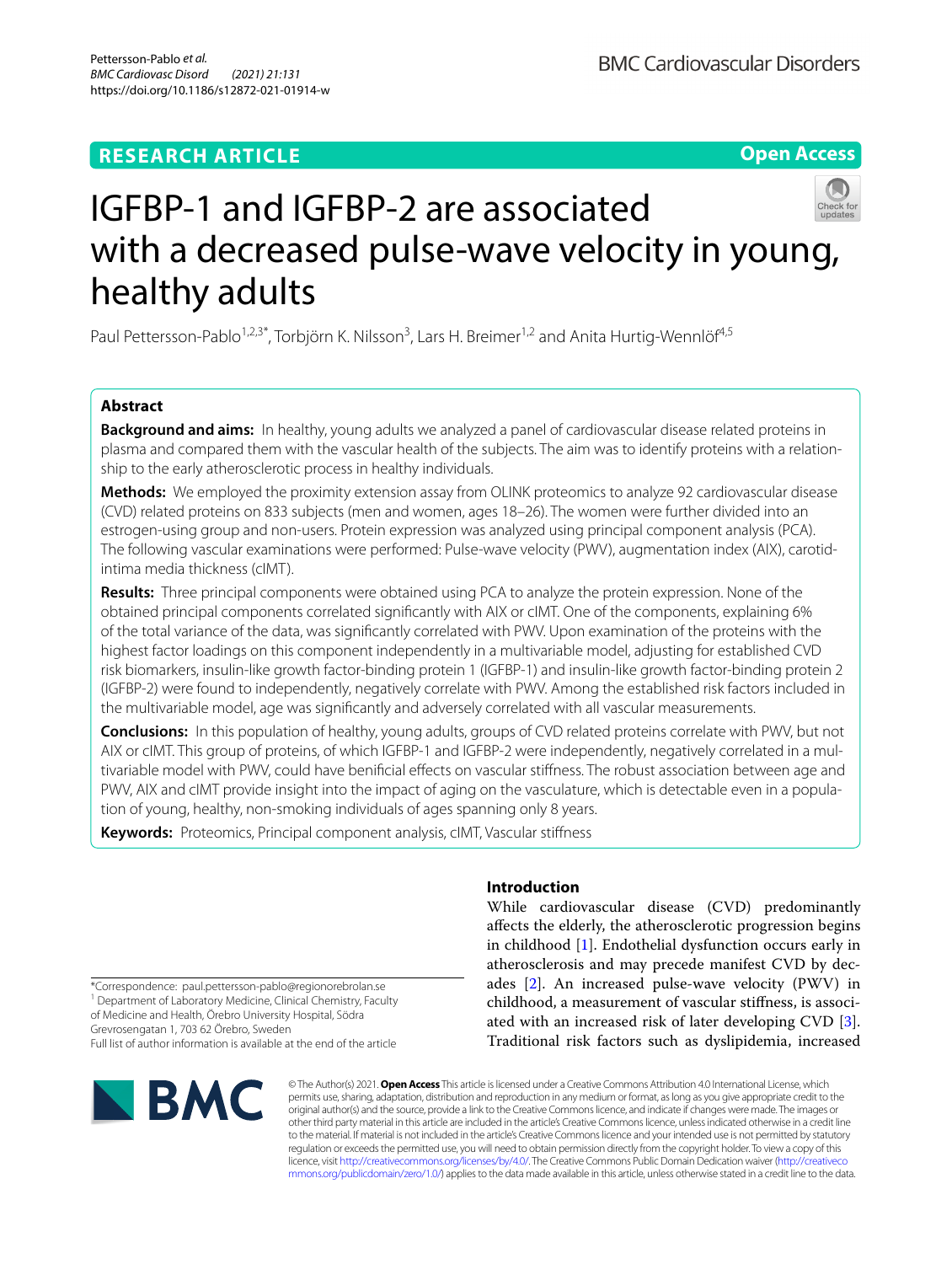blood pressure and obesity are commonly observed in a clinical setting involving adult CVD patients. These risk factors, set already in childhood may confer an increased risk of early CVD  $[4]$  $[4]$ . However, the first CVD events often afect individuals without any known risk factors who would be classifed as having a low risk according to risk assessment tools based on traditional risk factors [[5\]](#page-6-4). An improved understanding of atherosclerotic pathophysiology in its early stages could thus contribute towards a sharpening of the predictive accuracy of risk assessment in young individuals who develop CVD despite a lack of traditional risk factors [[6\]](#page-6-5).

Proteomics analyses, incorporating larger panels of proteins, have the potential to identify clinically important sets of proteins and overcome the limitations of studying individual proteins, which has often been found to offer limited predictive power  $[7, 8]$  $[7, 8]$  $[7, 8]$ . Previous studies on vascular stifness and thickness variables that employ serum or plasma proteomics have found diferences in the high-density lipoprotein (HDL) proteome between subjects with a high and low PWV, respectively [[9\]](#page-6-8) and diferences in nitric oxide related metabolites related to diferences in PWV and central systolic blood pressure among black and white subjects  $[10]$  $[10]$ . The subjects recruited in the Lifestyle, Biomarkers and Atherosclerosis study (LBA) are young and healthy. In this exploratory study, we measured PWV, augmentation index (AIX) and carotid intima-media thickness (cIMT) and compared them to the OLINK CVD III proteomics panel (Olink Proteomics, Uppsala, Sweden) that measures the plasma concentrations of 92 proteins associated with CVD. Our aim was to identify proteins or groups of proteins associated with the earliest stages of vascular dysfunction and remodeling. As estrogen containing contraceptives have been shown to infuence plasma protein concentrations $[11]$  $[11]$ , a secondary aim was to examine the estrogen efect on protein expression by splitting female subjects into two groups based on whether they were using contraceptives.

#### **Subjects and methods**

#### **Study population**

The LBA study is a cross-sectional study on 833 Swedish young adults between 18 and 26 years of age. The recruitment process has been described previously [[12\]](#page-6-11). Upon enrollment, subjects flled out a health form including on family history of CVD or diabetes. Subjects reporting chronic disease such as diabetes mellitus or Crohn's disease were excluded. One individual reported having quit smoking 2 weeks prior to data collection was excluded. Questionnaire data regarding family history of CVD suffered from a high amount of missing values (22%) due to subjects being unable to respond, citing unfamiliarity with whether their family had any such history or not. Body fat percentage was measured using a bioelectrical impedance body composition analyzer (Tanita BC-418 MA; Tanita Europe B.V., Amsterdam, the Netherlands). Adjustments were made with 1 kg for clothes and the standard setting was used.

#### **Vascular examinations**

Three physiological vascular examinations were used, PWV, AIX and cIMT, to examine the vascular function and structure of the subjects. The examination procedure has been previously described in detail [[12,](#page-6-11) [13](#page-6-12)]. In brief, all measurements were repeated three times and the average was used in the statistical models. Repeatability measures (standard deviation) were: 0.44 for PWV, 2.15 for AIX and 0.017 for cIMT. PWV and AIX were measured using applanation tonometry with a SphygmoCor device (AtCor Medical Pty Ltd, Sphygmo-Cor, Sydney, Australia) on subjects having rested for at least 20–30 min. For AIX, the radial artery tonometry was performed at the subject's right wrist. AIX was calculated from the aortic pressure waveform and adjusted to a heart rate of 75 beats per minute. cIMT was measured using a high-resolution ultrasound B mode system, (GE Healthcare, Vivid E9, Chicago, Illinois, US) with a 12 MHz linear array transducer. The measurement was made 10 mm proximally of the carotid bulb with the structures identifed by the semi-automated Vivid E9 edge detection software.

#### **Serum CVD risk markers in adjusted models**

In our statistical analyses, we included adjustment for the following CVD biomarkers: age, sex, body fat percentage, Apolipoprotein B/Apolipoprotein A-1 ratio (Apo B/ ApoA-1 ratio), Homeostatic Model Assessment for Insulin Resistance (HOMA-IR) and C-reactive protein (CRP) to examine the independency of any relationships found between proteomics analyses and vascular examinations. These adjustments were included for being well-established as biomarkers of increased CVD risk [[14,](#page-6-13) [15\]](#page-6-14). It is known that a subset of the population display discordance between low-density lipoprotein (LDL) and Apo B concentrations [\[16\]](#page-6-15) so we measured both Apo B and Apo A-1 LDL and HDL and to examine whether the choice of lipid biomarkers would lead to any diferences in the associations found in the multivariable models. Fasting serum samples were collected using vacutainer tubes (BD Vacutainer; BD AB, Stockholm, Sweden) with a thrombin clot activator. Serum was left to clot for at least 30 min before centrifugation and subsequent analysis. Insulin was analyzed with the Abbott Architect Insulin Assay, a sandwich immunoassay using chemiluminescence detection with a coefficient of variation  $(CV)$  of 7% at 8 mIU/L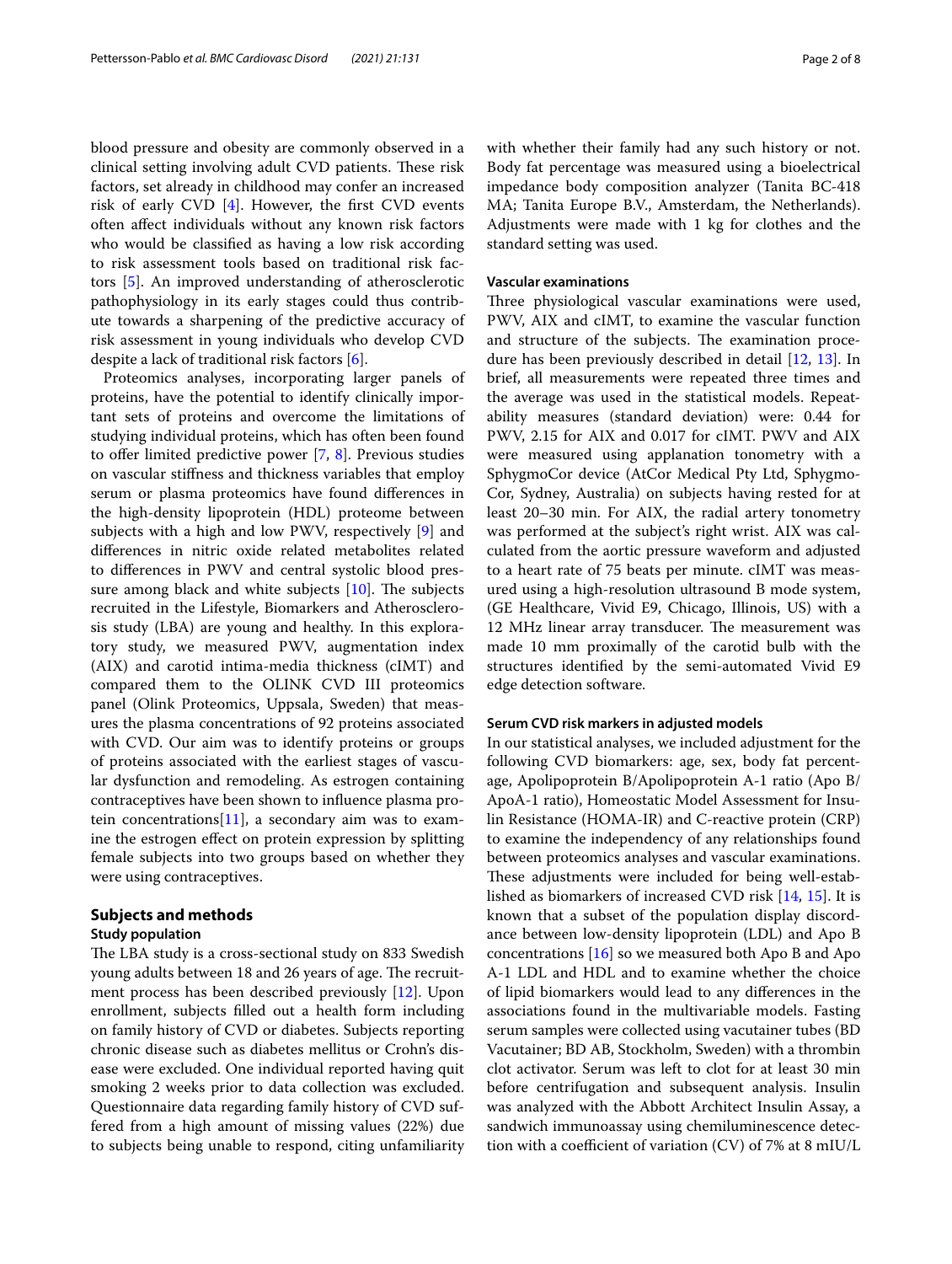on an Architect i2000SR unit (Abbott, Abbot Park, IL, USA). Insulin and glucose were used in the calculation of the HOMA-IR [\[17](#page-6-16)]. CRP and Apo A-1 and Apo B were analyzed on a Siemens ADVIA 1800 Chemistry instrument. The Apo A-1 assay had a CV of 4% at 0.9 g/L and the Apo B assay a CV of 5% at 1,5 g/L. CRP had a CV of 5% at 0.74 mg/L with the Siemens High Sensitivity CRP Assay. Direct LDL was assayed by a two-step colorimetric assay with Vitros MicroWell technology. HDL (6% CV at 1.0 mmol/L), LDL (5% CV at 2.4 mmol/L) and glucose (4% CV at 4.6 mmol/L) were analyzed on a Vitros 5.1 system (Vitros 5.1TM FS, Clinical Chemistry Instruments, Raritan, NJ, USA). Direct HDL, triglycerides (TG), and glucose were assayed colorimetrically with Vitros MicroSlide technology (5.1TM FS; Clinical Chemistry Instruments, Raritan, NJ, USA).

#### **Proteomic analysis by proximity extension assay (PEA)**

Fasting plasma samples were collected into ethylenediaminetetraacetic acid (EDTA) plasma vacutainer tubes (BD Vacutainer; BD AB, Stockholm, Sweden). Analysis was performed using PEA technology (OLINK<sup>®</sup> Proteomics, Uppsala, Sweden), using antibodies marked with oligonucleotides to permit the simultaneous measurement of several analytes in a sample. Antibody pairs with complementary oligonucleotide strands bind to an analyte and cross-reactivity is kept to a minimum as amplifcation requires complementary antibodies to take place. The results of the measurement are presented as normalized protein expression (NPX). NPX is a normalized value refecting the relative concentration of the proteins among the samples in the run. We employed the CVD III panel ([www.olink.com\)](http://www.olink.com) to measure the relative concentrations of 92 CVD related proteins [\[18](#page-6-17)].

#### **Statistical analyses**

Statistical analyses were performed in SPSS ver 25 (IBM Corp., Armonk, NY, USA) and R ver 3.4.3 (R Foundation for Statistical Computing, Vienna, Austria). The risk factors used in the adjusted models were entered as continuous z score transformed normalized variables, except for age, sex and contraceptive use in women. Principal component analysis (PCA) was used to achieve manageable data reduction and identify components to replace proteins that were highly correlated. Scree plot visualization was used to assess the number of principal components (PC) to retain. We used varimax oblique rotation to minimize the number of variables with high factor loadings. In multivariable models, PCs were compared with vascular measurements in analyses adjusted for age, sex, body fat percentage, Apo B/Apo A-1 ratio, HOMA-IR and CRP and contraceptive use among women. The proteins with the highest factor loadings on the PCs were also examined separately in multiple linear regression models to examine their correlation with vascular measurements independently of the PCA. Because of the exploratory nature of the present study, we did not make statistical adjustments to account for multiple comparisons.

#### **Results**

#### **Sample baseline characteristics**

The clinical characteristics of the LBA population in shown in Table [1.](#page-3-0) The population comprises more women than men (576 vs. 257). In Table [1,](#page-3-0) statistically signifcant mean diferences of traditional risk factors such as LDL and PWV and protein expression shown as PCs can be seen between men and women, the latter divided into estrogen and non-estrogen using women. Non-estrogen using women had a statistically signifcant higher expression of PC 1 and a lower expression of PC 3 than estrogen users.

#### **Protein expression and PCA**

The PCA was conducted with varimax orthogonal rotation. A scree plot showed infexions justifying extraction of three PCs, altogether explaining 45% of the total vari-ance of the 92 proteins in the panel (Table [2\)](#page-3-1). The factor loadings of each individual protein on the three extracted PCs after rotation are shown in Additional fle [1:](#page-6-18) Table 1. The PCs were entered in a multivariable linear regression model to examine their possible correlations with PWV, AIX and cIMT. Serum lipid biomarkers, glucose, insulin and CRP were included in the model to assess whether the correlations found were independent of the efect of the established biomarkers of CVD. Inclusion of HDL and LDL instead of apolipoprotein B/apolipoprotein A-1 ratio in the model to represent the serum lipids did not considerably impact the multivariable model (similar β coefficients and  $p$  values; not shown). As can be seen in Table [3](#page-4-0), PC 3 was significantly correlated with PWV in the multivariable model. Inclusion of the family history of CVD variable in the multivariable model attenuated the strength of the association, decreasing the β coefficient of PC 3 (from 0.11 to 0.060), increasing the *p* value to non-significance (from  $0.034$  to  $0.26$ ). The 168 missing values from the questionnaire on heredity could have contributed to a loss of power. Neither AIX nor cIMT showed any signifcant associations with any of the PCs (Table [3](#page-4-0)). Age was signifcantly and adversely correlated with all vascular measurements.

The proteins having factor loadings higher than 0.4 on PC3 were, in descending order, trefoil factor 3 (TFF3), growth/diferentiation factor 15 (GDF-15), retinoic acid receptor responder protein 2 (RARRES2), insulinlike growth factor-binding protein 2 (IGFBP-2), CD166 antigen (CD166), insulin-like growth factor-binding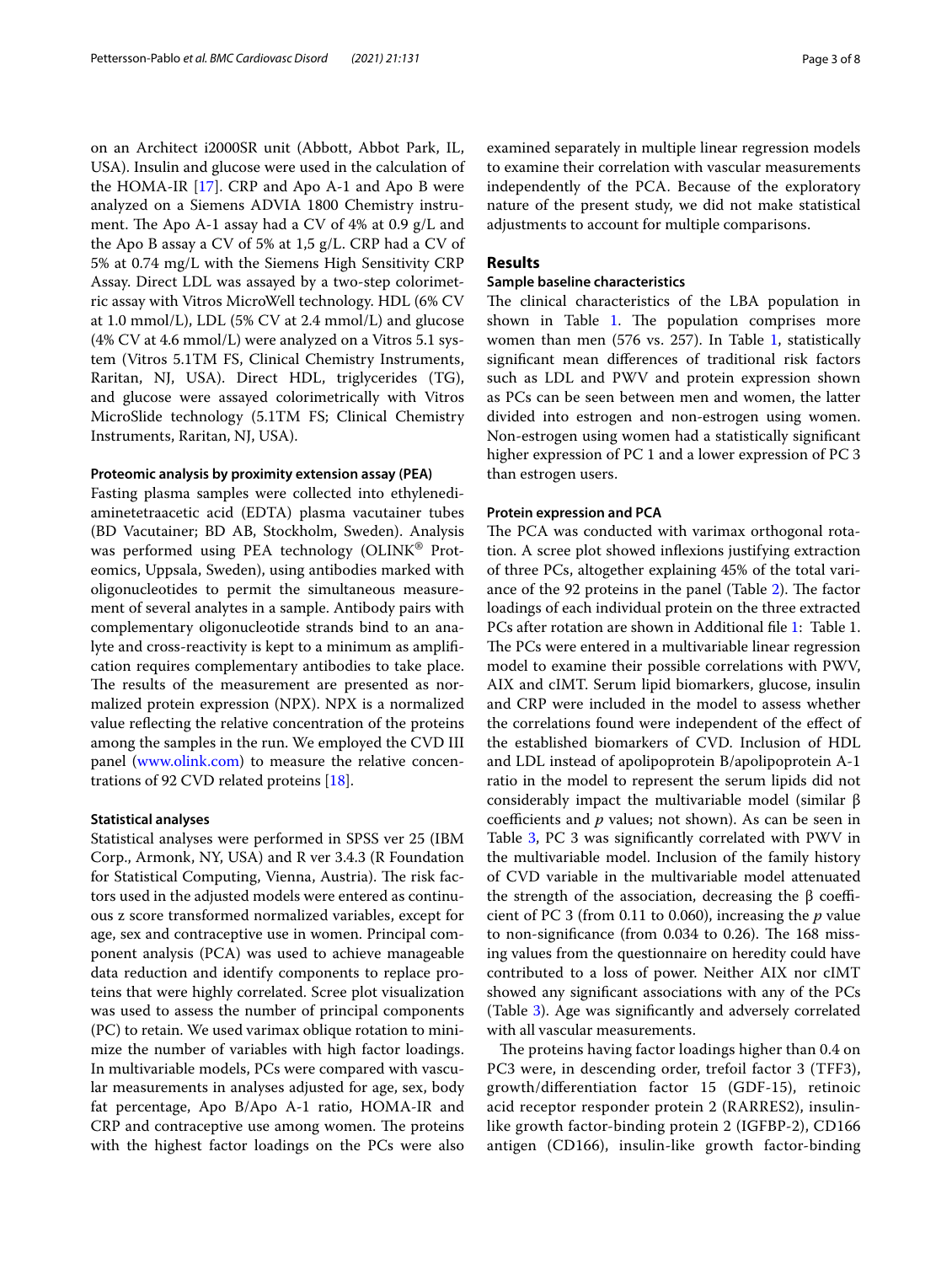|                               | Men $(n = 257)$  | Non-estrogen using<br>women $(n=427)$ | Estrogen using<br>women $(n = 149)$ | $p$ value M vs NEU | $p$ value M vs EU | p value NEU vs EU |
|-------------------------------|------------------|---------------------------------------|-------------------------------------|--------------------|-------------------|-------------------|
| Age                           | $22 \pm 2.0$     | $22 \pm 2.0$                          | $22 \pm 1.6$                        | 0.69               | 0.27              | 0.58              |
| Body fat (%)                  | $15 + 5.6$       | $28 \pm 6.8$                          | $27 + 5.9$                          | < 0.001            | < 0.001           | 0.42              |
| LDL (mmol/L)                  | $2.3 \pm 0.69$   | $2.2 \pm 0.69$                        | $2.5 \pm 0.79$                      | 0.36               | < 0.001           | < 0.001           |
| HDL (mmol/L)                  | $1.2 \pm 0.28$   | $1.4 \pm 0.35$                        | $1.5 \pm 0.41$                      | < 0.001            | < 0.001           | 0.81              |
| CHOL (mmol/L)                 | $4.0 \pm 0.79$   | $4.3 \pm 0.77$                        | $4.4 \pm 0.77$                      | 0.0034             | < 0.001           | 0.0042            |
| Systolic BP (mmHg)            | $122 \pm 11$     | $109 \pm 9.0$                         | $112 \pm 7.5$                       | < 0.001            | < 0.001           | 0.0034            |
| Diastolic BP (mmHg)           | $64 \pm 6.7$     | $64 \pm 6.0$                          | $65 \pm 6.9$                        | 0.089              | 0.75              | 0.015             |
| TG (mmol/L)                   | $0.79 \pm 0.35$  | $0.75 \pm 0.32$                       | $0.99 \pm 0.39$                     | 0.25               | < 0.001           | < 0.001           |
| Fasting serum insulin (mIE/L) | $7.5 \pm 3.7$    | $8.1 \pm 4.7$                         | $8.2 \pm 4.4$                       | 0.32               | 0.56              | 0.99              |
| HOMA-IR                       | $1.8 \pm 0.90$   | $1.8 \pm 1.1$                         | $1.7 \pm 0.93$                      | 0.95               | 0.99              | 0.96              |
| Apo B (g/L)                   | $0.77 \pm 0.18$  | $0.78 \pm 0.18$                       | $0.83 \pm 0.20$                     | 0.97               | < 0.001           | < 0.001           |
| Apo A-1 (g/L)                 | $1.4 \pm 0.21$   | $1.5 \pm 0.27$                        | $1.7 \pm 0.325$                     | < 0.001            | < 0.001           | < 0.001           |
| Apo B/Apo A-1 ratio           | $0.56 \pm 0.14$  | $0.51 \pm 0.14$                       | $0.50 \pm 0.15$                     | < 0.001            | 0.032             | 0.75              |
| $CRP$ (mg/L)                  | $1.3 \pm 2.7$    | $1.4 \pm 2.8$                         | $4.1 \pm 7.1$                       | 0.99               | < 0.001           | < 0.001           |
| PWV(m/s)                      | $5.6 \pm 0.86$   | $5.2 \pm 0.69$                        | $5.3 \pm 0.9$                       | < 0.001            | 0.092             | 0.0045            |
| AIX(%)                        | $-8.4 \pm 9.5$   | $-5.0 \pm 10$                         | $-4.7 \pm 9.1$                      | < 0.001            | 0.0019            | 0.99              |
| clMT (mm)                     | $0.60 \pm 0.073$ | $0.49 \pm 0.057$                      | $0.50 \pm 0.055$                    | 0.48               | 0.18              | 0.61              |
| PC <sub>1</sub>               | $0.64 \pm 0.75$  | $-0.020 \pm 0.87$                     | $-1.0 \pm 0.85$                     | < 0.001            | < 0.001           | < 0.001           |
| PC <sub>2</sub>               | $0.032 \pm 0.97$ | $0.036 \pm 1.1$                       | $-0.16 \pm 0.86$                    | 0.99               | 0.29              | 0.21              |
| PC <sub>3</sub>               | $-0.52 \pm 0.78$ | $-0.068 \pm 0.86$                     | $1.1 \pm 0.87$                      | < 0.001            | < 0.001           | < 0.001           |

<span id="page-3-0"></span>**Table 1** Baseline characteristics of the studied population sample

Values are presented as mean  $\pm$  SD (standard deviation). P value: comparison between groups by ANOVA with Tukey post hoc comparison. M = Men. NEU = Nonestrogen using women. EU=estrogen using women. LDL=low-density lipoprotein. HDL=high-density lipoprotein. TG=triglycerides. CHOL=total cholesterol. BP=blood pressure. Apo B=apolipoprotein B. Apo A-1 = Apolipoprotein A-1. CRP = C-reactive protein. BP = Blood pressure. PWV = pulse-wave velocity.  $AIX =$  Augmentation index.  $clMT =$  carotid-intima media thickness. PC = principal component

<span id="page-3-1"></span>**Table 2** Squared loadings and total variance of the 92 proteins in the proteomics analysis that is explained by each of the three principal components extracted by the principal component analysis. Results shown after varimax oblique rotation

| Component | Squared<br>loadings | % of Variance | Cumulative % |
|-----------|---------------------|---------------|--------------|
|           | 24.25               | 26.36         | 26.36        |
| 2         | 11.78               | 12.81         | 39.17        |
|           | 5.56                | 6.05          | 45.23        |

protein 1 (IGFBP-1), osteoprotegrin (OPG), matrix metalloproteinase-3 (MMP3), azurocidin (AZU1), ST2 protein (ST2), and C–C motif chemokine 15 (CCL15) (Additional file  $1$ : Table 1). To further explore these proteins and their possibly independent capacity to predict an increased PWV, we employed multivariable analyses in which these collinear proteins were separately examined for their correlations with PWV when controlling for established CVD risk factors. IGFBP-1 and IGFBP-2 were found to be signifcantly, inversely correlated with PWV (Table [4\)](#page-4-1).

#### **Discussion**

In this study we examined the relationship between the expression of CVD related proteins and vascular function and structure in healthy, young adults. PCA identifed 3 clusters of collinear CVD related proteins. PC 3 showed a strong independent correlation with PWV (Table [3](#page-4-0)), despite explaining only 6% of the total variance of our proteomics data. Among the proteins with the highest factor loadings on PC 3, IGFBP-1 and IGFBP-2 were inversely correlated with PWV.

The insulin-like growth factors (IGFs) constitute a group of proteins with structural and functional similarity to insulin  $[19]$  $[19]$ . Their activity is modulated by IGFBPs, such as IGFBP-1 and IGFBP-2. Upon sequestering IGF ligands from their receptors the binding proteins inhibit IGF mediated signaling in a variety of tissues [\[20\]](#page-6-20). In addition to their IGF binding properties, they have been suggested to exert IGF-independent regulatory activity on extracellular matrix tissue [[21\]](#page-6-21). Proteolytic counteraction of IGFBP activity provides another layer of regulation of IGF related pathways. Alterations in IGFBP proteolysis has been implicated in various diseases, such as cancer and infammation [\[22,](#page-6-22) [23](#page-6-23)].

In this study, a higher protein expression of IGFBP-1 and IGFBP-2 in plasma was associated with a lower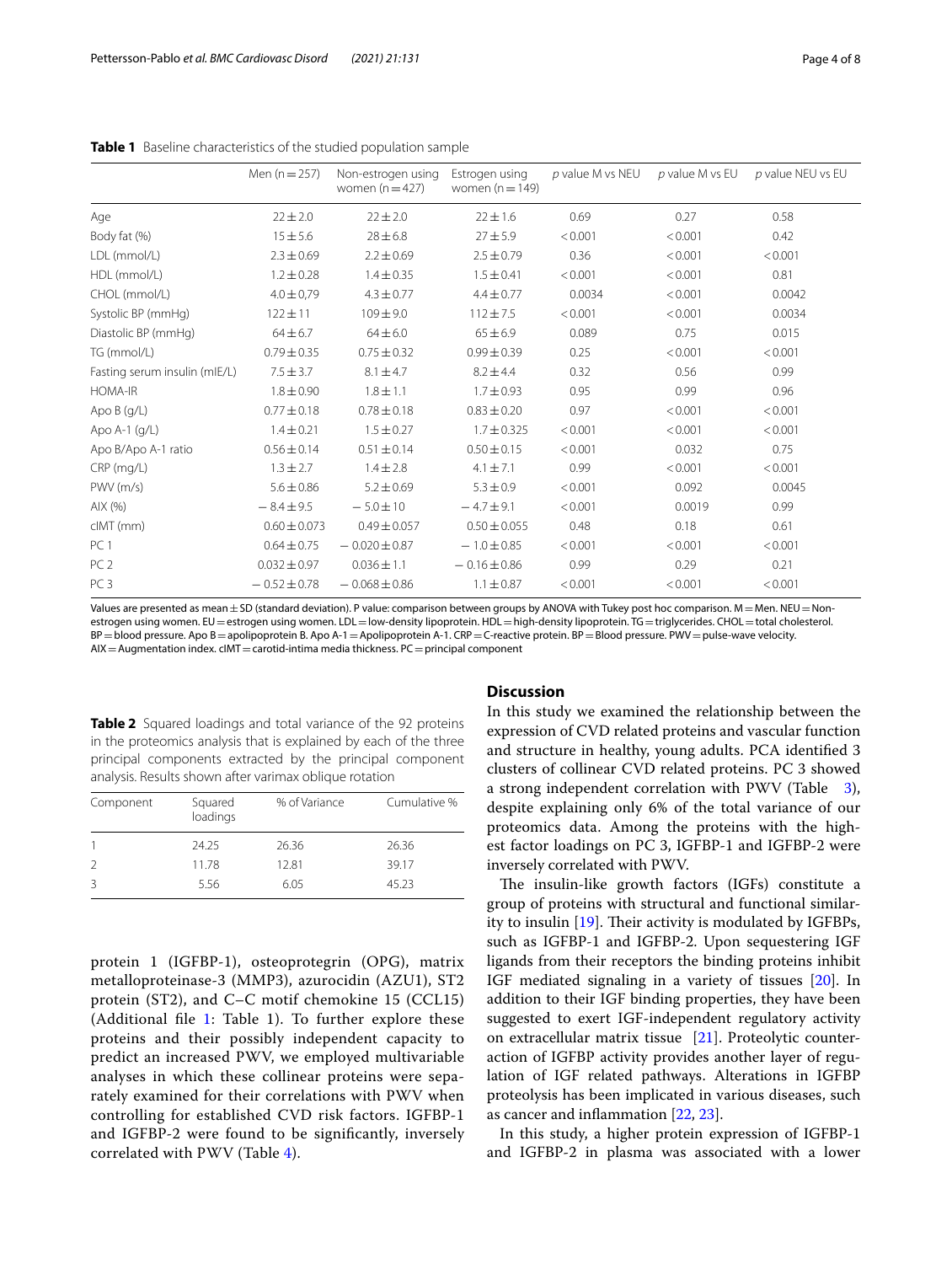|                 | PWV ( $R^2$ : 0.071)       |            | AIX $(R^2: 0.041)$            |            | cIMT (R <sup>2</sup> : 0.019) |          |
|-----------------|----------------------------|------------|-------------------------------|------------|-------------------------------|----------|
|                 | $\beta$ (95% CI)           | р          | $\beta$ (95% CI)              | р          | $\beta$ (95% CI)              | р        |
| PC <sub>1</sub> | $-0.067$ ( $-0.15;0.020$ ) | 0.17       | $-0.040$ ( $-0.13;0.052$ )    | 0.66       | $0.079$ ( $-0.10;0.043$ )     | 0.097    |
| PC <sub>2</sub> | $0.013 (-0.066; 0.093)$    | 0.76       | $0.032 (-0.051;0.12)$         | 0.48       | $-0.040$ ( $-0.077;0.069$ )   | 0.35     |
| PC <sub>3</sub> | 0.11(0.027;0.20)           | $0.023*$   | $0.065$ ( $-0.024:0.15$ )     | 0.42       | $-0.013(-0.042;0.0.11)$       | 0.71     |
| Age             | 0.091(0.051;0.13)          | $< 0.001*$ | 0.075(0.032;0.12)             | $< 0.001*$ | 0.045(0.011;0.080)            | $0.041*$ |
| Sex             | $0.10 (-0.11; 0.29)$       | 0.38       | $0.098 (-0.12; 0.31)$         | 0.57       | $-0.041(-0.15;0.18)$          | 0.67     |
| Body fat%       | 0.10(0.021;0.16)           | $0.022*$   | $0.086$ ( $-0.0011$ :0.17)    | 0.13       | $-0.0091(-0.014:0.13)$        | 0.78     |
| Apo B/Apo A1    | $0.044 (-0.043;0.13)$      | 0.33       | $-0.00075$ ( $-0.091;0.093$ ) | 0.98       | $0.077$ ( $-0.052:0.088$ )    | 0.11     |
| HOMA-IR         | $-0.067$ ( $-0.11;0.022$ ) | 0.16       | $-0.059(-0.16;0.041)$         | 0.24       | $-0.036$ ( $-0.079;0.056$ )   | 0.48     |
| <b>CRP</b>      | $0.012 (-0.81; 0.11)$      | 0.80       | $0.061$ ( $-0.038:0.16$ )     | 0.23       | $0.015 (-0.087; 0.17)$        | 0.78     |

<span id="page-4-0"></span>**Table 3** Multivariable linear regression: Vascular measurements as a function of principal components and established risk factors of cardiovascular disease

Variables are separated on sex and z-score transformed before inclusion in the multivariable model. PWV = Pulse-wave velocity. AIX = Augmentation index. cIMT = carotid intima media thickness. β = Beta coefficient. PC = Principal component. Apo B/ApoA-1 = Apolipoprotein B/Apolipoprotein A-1 ratio. TG = Triglycerides.

HOMA-IR = Homeostatic model assessment insulin resistance. CRP = C-reactive protein. \* indicates a *p* value < 0.05

<span id="page-4-1"></span>**Table 4** Multivariable linear regression. PWV as a function of the proteins with factor loadings  $(>0.4)$  on principal component 3. Established risk factors of atherosclerosis are included in the multivariable model

|                     | $R^2$ | $\beta$ (95% CI)               | p value   |
|---------------------|-------|--------------------------------|-----------|
| $TFF3 + Model 1$    | 0.063 | $0.036$ ( $-0.019; 0.90$ )     | 0.20      |
| $GDF-15+Model1$     | 0.062 | $0.11 (-0.062 - 0.029)$        | 0.20      |
| RARRES2 + Model 1   | 0.065 | 0.23(0.0081:0.45)              | 0.058     |
| $IGFBP-2 + Model 1$ | 0.069 | $-0.18$ ( $-0.29$ ) $-0.065$ ) | $0.0022*$ |
| $CD166 + Model 1$   | 0.062 | $0.18$ ( $-0.087:0.44$ )       | 0.19      |
| $IGFBP-1 + Model 1$ | 0.068 | $-0.10$ ( $-0.18$ : $-0.017$ ) | $0.018*$  |
| OPG + Model 1       | 0.061 | $0.091 (-0.12:0.30)$           | 0.39      |
| $MMP-3 + Model 1$   | 0.060 | $-0.0021(-0.12;0.12)$          | 0.98      |
| AZU1 + Model 1      | 0.061 | $-0.029(-0.17;11)$             | 0.68      |
| $ST2 + Model 1$     | 0.062 | $-0.014(-0.13;0.10)$           | 0.81      |
| $CCL15 + Model 1$   |       | $0.12$ (- 0.0069:0.25)         | 0.062     |

Model 1 includes age, sex, body fat%, Apolipoprotein B/Apolipoprotein A-1 ratio, Homeostatic model assessment insulin resistance (HOMA-IR) and C-reactive protein (CRP). TFF3=Trefoil factor 3. GDF-15=Growth/diferentiation factor 15. RARRES2=Retinoic acid receptor responder protein 2. IGFBP-2=Insulin-like growth factor-binding protein 2. CD166 = CD166 antigen. IGFBP-1 = Insulinlike growth factor-binding protein 1. OPG = Osteoprotegrin. MMP3 = Matrix metalloproteinase-3. AZU1=Azurocidin. ST2=ST2 protein. CCL15=C–C motif chemokine 15. $*$  indicates a p value < 0.05.

vascular stifness, assessed as PWV. Studies on the function of the IGF binding proteins suggest that IGFBP-2 is the IGFBP which is primarily involved in regulatory activity in tissues throughout the body [\[20](#page-6-20)]. A study on 379 men between the ages of 30–65 who underwent a one year lifestyle intervention program observed an association between low baseline concentrations of IGFBP-2 and a disadvantageous metabolic status, in particular with respect to lipoprotein lipid profle [\[24](#page-7-0)]. This coincides with various studies finding a correlation between IGFBP-2 and serum lipids [\[25](#page-7-1)[–27\]](#page-7-2). Conversely, in many studies a relationship between an increased IGFBP-2 and an increased CVD risk was found [\[28](#page-7-3), [29](#page-7-4)]. In our cohort, the inclusion of lipoprotein biomarkers apo B and apo A-1, HDL and LDL cholesterol concentration and serum insulin concentration did not impact the robust correlation between IGFBP-1 and IGFBP-2 and PWV (Table [4\)](#page-4-1), which suggests that the effects these proteins exert on vascular stifness are not only due to their interplay with serum lipids or insulin but by other metabolic pathways.

The PCA established three clusters of proteins that together explained a fairly high percentage (45%) of the variance in our proteomics data. Several of the proteins highly infuencing the characteristics of PC 3 (Table [4](#page-4-1)) have been implicated in CVD risk. TFF3 has been implicated in kidney injury and is speculated to be involved in cell repair in infammation [[30,](#page-7-5) [31\]](#page-7-6). Similarly, GDF-15 has shown an association with CVD. Depending on the study, an increased GDF-15 concentration has been suggested to be both benefcial and detrimental. Its CVD related efects have been hypothesized to be related to infammation and tissue injury and repair [[32](#page-7-7), [33\]](#page-7-8). RARRES2 (chemerin) is mainly expressed in adipose tissue and has been implicated in obesity, glucose metabolism and infammation [\[34](#page-7-9)]. In this study, upon examining the PC 3 proteins independently in multivariable regression models, only IGFBP-1 and IGFBP-2 showed independent, signifcant correlations with PWV. The inverse correlation suggests that subjects with high concentrations in plasma of these proteins have a favorable vascular function. The results may be indicative of the intricate but subtle interplay in the relationship between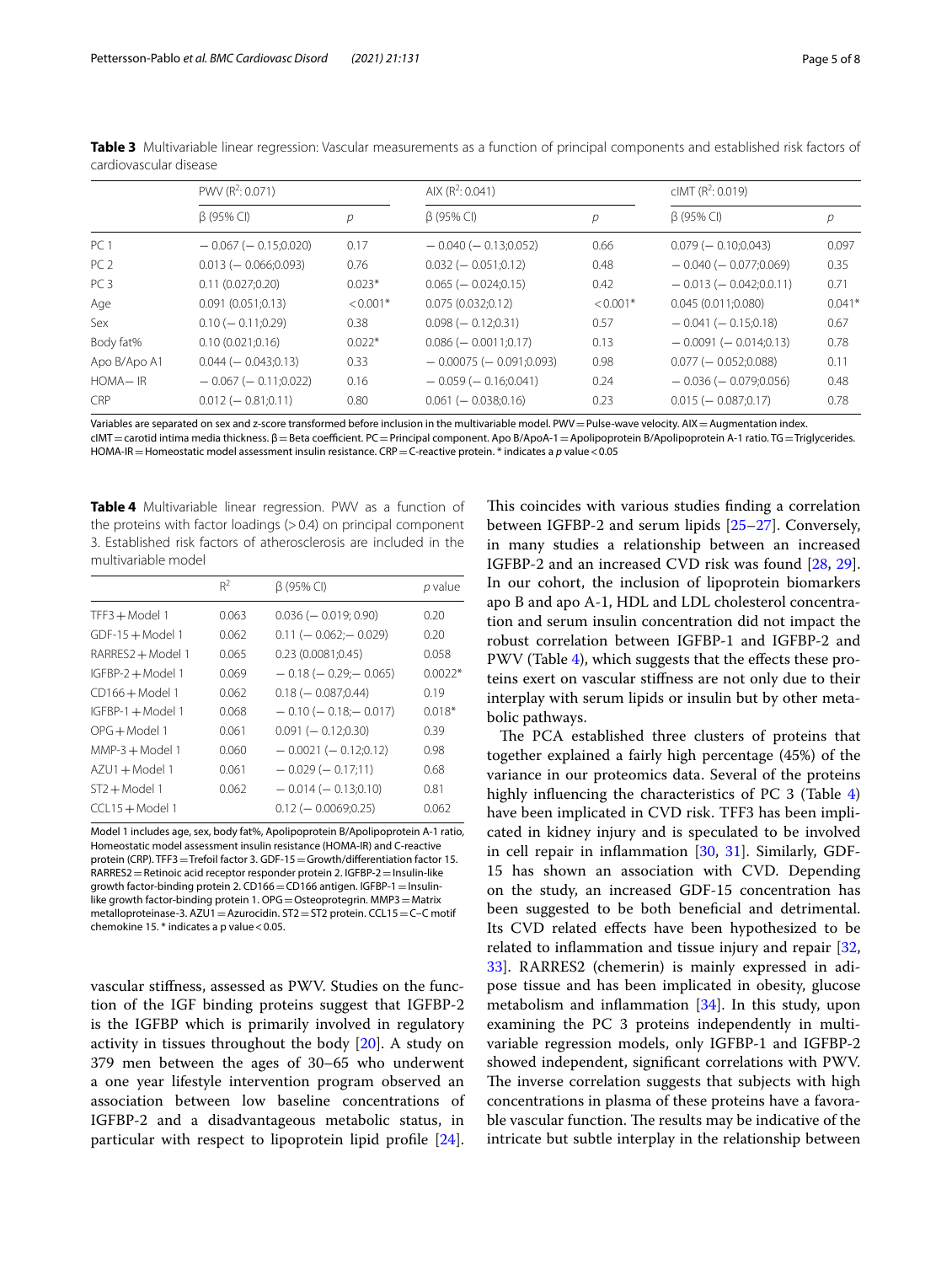vascular phenotype and plasma proteins in a population composed of healthy, non-smoking individuals. Such a population would be thought to have only minor vascular changes (as seen by the low means and standard deviations of the vascular variables in Table [1](#page-3-0)) and to correlate only weakly with potential risk factors. Only the vascular stifness measurement PWV showed a signifcant, inverse relationship with PC 3, while neither AIX nor cIMT was signifcantly correlated with any PCs. One study assessing CVD risk using the Framingham risk score found that it correlated better in young men with PWV and cIMT than with AIX [[35\]](#page-7-10). Vascular smooth muscle cells difer in mechanical properties and protein expression based on their location in arterial tree [\[36\]](#page-7-11), which could provide an explanation to the diference in protein expression found between the vascular measurements we used. While vascular function measurements are usually highly correlated, a lack of correlation between diferent methods with respect to a certain outcome has been reported. This is likely due to either to the differences in locality of the measures, diferences in the physiological properties examined (i.e. blood flow vs wave reflection), or hardware or software related diferences of the equipment and algorithms used for calculating the result [[37\]](#page-7-12). PWV being the gold-standard of vascular stifness measurements and possibly a more sensitive marker in the earliest stages of vascular pathology could explain the discrepancy we found in the relationship between proteome and vascular variables.

A consistent fnding in this study was the pervasive association observed between age and all three studied markers of vascular stifness and thickness, despite the narrow range of  $18-26$  years in the cohort. Most of the  $R^2$ of the multivariable models were owing to the age variable. The effect of aging on vasculature has been examined in more detail in recent studies, for instance a linear increase of cIMT over the course of a lifetime has been demonstrated, in all age spans and in both individuals with and without risk factors [\[38](#page-7-13), [39\]](#page-7-14). PWV is similarly dependent on age  $[40]$  $[40]$ . Our results match these findings while underlining how even a few years measurably impact vascular status, even when adjusted for established risk biomarkers.

While the mean PWV, AIX and cIMT difered between groups of men, non-estrogen using women and estrogen using women in the population (Table [1\)](#page-3-0), sex was not signifcantly associated with any of these vascular measurements in the multivariable models (Table [3\)](#page-4-0). In this study, estrogen contraceptive users had a higher mean PWV (Table [1](#page-3-0)) and lower PC 1 and higher PC 3 when comparing means (Table [1](#page-3-0)). It is possible that the regulatory properties in infammation and tissue repair of the proteins corresponding to these PCs could in part explain the increased vascular stifness observed in other studies in contraceptive using women [[41,](#page-7-16) [42\]](#page-7-17).

The main limitation of this study is its cross-sectional design proscribing inferences of causality in the relationship between plasma protein expression and the physiological measurements. Due to the exploratory nature of this study, we made the choice not to make any adjustment for multiple testing to promote hypothesis generating fndings that could be explored in further studies. The majority of the subjects were university students at Örebro University, so we were not able to examine or adjust for diferences in socioecomonic position in this study. Among the strengths of the study is the fairly large population consisting of an under-studied population subgroup in the context of cardiovascular research: healthy, young, non-smoking individuals in various stages of vascular stiffness and thickness. The proteins that were found to correlate with vascular stifness in this study need to be examined in further studies of longitudinal design to examine the possibly causal relationships between the proteins implicated here and a CVD risk.

#### **Conclusion**

In young, healthy individuals, we employed PCA to identify groups of CVD related plasma proteins and examined their relationship with PWV. One of the PCs, whose properties were determined by proteins implicated in infammation, metabolic regulation and tissue repair was independently associated with PWV. Among these proteins, IGFBP-1 and IGBFP-2 were independently associated with PWV suggesting that high concentrations of these proteins have benefcial properties with respect to vascular stiffness. The robust associations between age and increased PWV, AIX and cIMT provide insight into the impact of aging on the vasculature, which is detectable even in a population of young, healthy, non-smoking individuals of ages spanning only 8 years.

#### **Abbreviations**

AIX: Augmentation index; Apo A-1: Apolipoprotein A-1; Apo B: Apolipoprotein B; AZU1: Azurocidin; BP: Blood pressure; CCL15: C–C motif chemokine 15; CHOL: Total cholesterol; cIMT: Carotid intima-media thickness; CRP: C-reactive protein; GDF-15: Growth/differentiation factor 15; HDL: High-density lipoprotein; IGFBP: Insulin-like growth factor binding protein; HDL: High-density lipoprotein; HOMA-IR: Homeostatic model assessment, insulin resistance; LDL: Low-density lipoprotein; MMP3: Matrix metalloproteinase-3; OPG: Osteoprotegrin; PC: Principal component; PCA: Principal component analysis; PWV: Pulse-wave velocity; RARRES2: Retinoic acid receptor responder protein 2; ST2: ST2 protein; TFF3: Trefoil factor 3; TG: Triglycerides.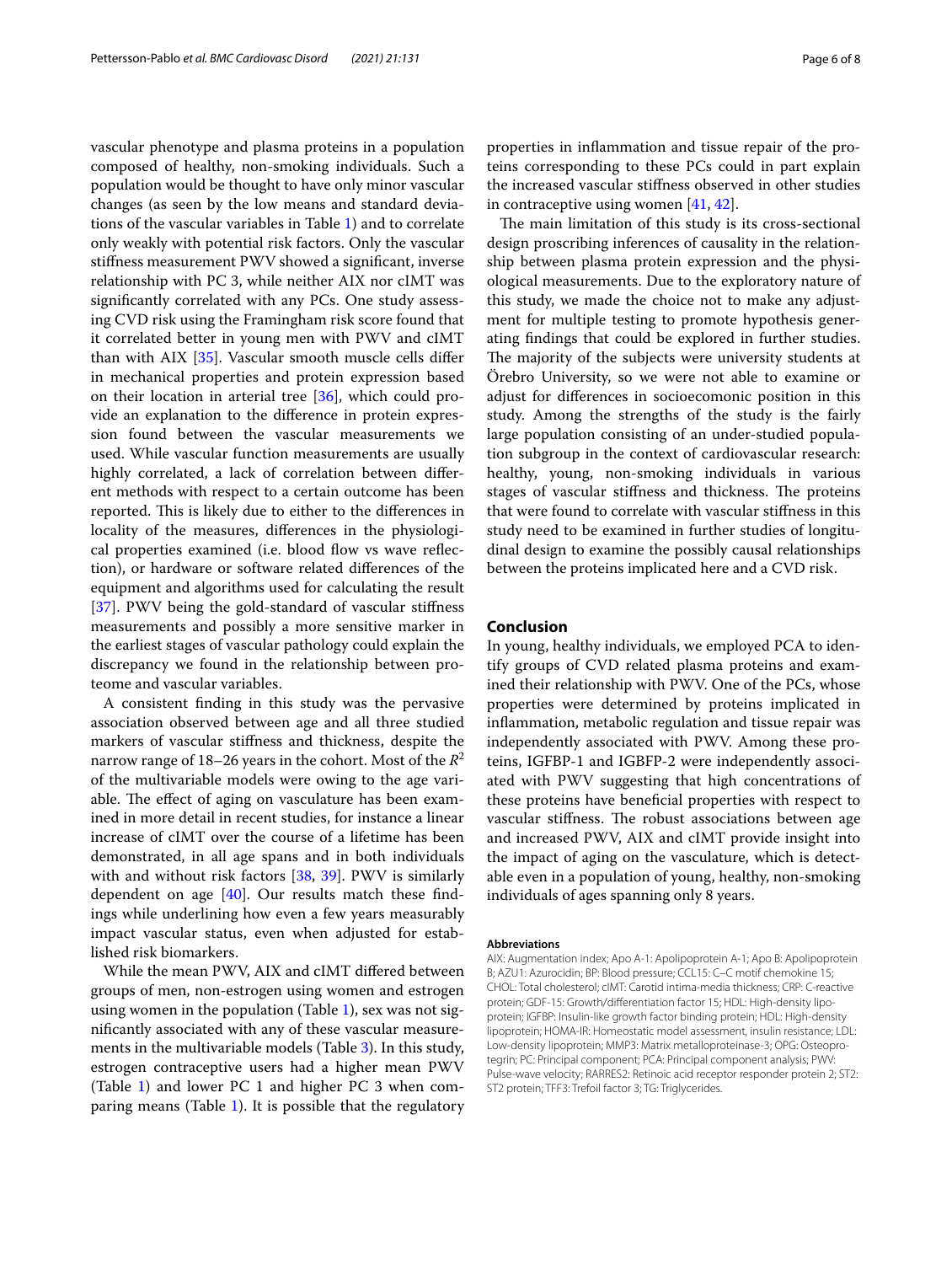#### **Supplementary information**

The online version contains supplementary material available at [https://doi.](https://doi.org/10.1186/s12872-021-01914-w) [org/10.1186/s12872-021-01914-w.](https://doi.org/10.1186/s12872-021-01914-w)

<span id="page-6-18"></span>**Additional fle 1. Supplementary Table 1.**Component matrix showing the three principal components that were extracted from the PCA of the 92 protein proteomics and their makeup of the individual proteins listed according to their factor loadings scores (AKA component loadings). For ease of reading, factor loading scores below 0.3 have been censored.

#### **Acknowledgements**

Not applicable.

#### **Authors' contributions**

Anita Hurtig-Wennlöf designed the study and conducted the data collection. Paul Pettersson-Pablo analyzed the data, performed the statistical analyses and wrote the draft. Lars H Breimer participated in the design of the plasma analyses and drafting. Torbjörn K Nilsson participated in the design of the plasma analyses and in data analyses and drafting. All authors contributed to the fnal version of the manuscript.

#### **Funding**

Open access funding provided by Örebro University. This work was supported by AFA Insurance [130275]; Region Örebro County's Research Committee, Öre‑ bro, Sweden [OLL-780061]; Nyckelfonden, Örebro, Sweden [OLL-787681], and Umeå University, Umeå, Sweden [RV-865861]. None of the funding sources had an infuence on the design or production of the article.

#### **Availability of data and materials**

The datasets generated and/or analysed during the current study are not publicly available due to research subject confdentiality but are available in a de-identifed form from the corresponding author on reasonable request and with permission of the PI of the study.

#### **Ethics approval and consent to participate**

The study protocol conforms to the ethical guidelines of the 1975 Declaration of Helsinki and was approved by the Regional Ethics Review Board, Uppsala, ref 2014/224. Written and informed consent was obtained from each participant included in the study.

#### **Consent for publication**

Not applicable.

#### **Competing interests**

None of the authors has a confict of interest or fnancial or other relationships that might lead to a confict of interest.

#### **Author details**

<sup>1</sup> Department of Laboratory Medicine, Clinical Chemistry, Faculty of Medicine and Health, Örebro University Hospital, Södra Grevrosengatan 1, 703 62 Örebro, Sweden. <sup>2</sup> School of Medicine, Faculty of Medicine and Health, Örebro University, Örebro, Sweden. 3 Department of Medical Biosciences/ Clinical Chemistry, Umeå University, Umeå, Sweden. 4 School of Health, Faculty of Medicine and Health, Örebro University, Örebro, Sweden.<sup>5</sup> The Biomedical platform, Department of Natural Science and Biomedicine, School of Health and Welfare, Jönköping University, Jönköping, Sweden.

### Received: 19 October 2020 Accepted: 1 February 2021

#### **References**

<span id="page-6-0"></span>1. Gall S, Huynh QL, Magnussen CG, Juonala M, Viikari JS, Kahonen M, et al. Exposure to parental smoking in childhood or adolescence is associated with increased carotid intima-media thickness in young adults: evidence from the Cardiovascular Risk in Young Finns study and the Childhood Determinants of Adult Health Study. Eur Heart J. 2014;35(36):2484–91.

- <span id="page-6-1"></span>2. Davignon J, Ganz P. Role of endothelial dysfunction in atherosclerosis. Circulation. 2004;109(23 Suppl 1):III27–32.
- <span id="page-6-2"></span>3. Vlachopoulos C, Aznaouridis K, Stefanadis C. Prediction of cardiovascular events and all-cause mortality with arterial stifness: a systematic review and meta-analysis. J Am Coll Cardiol. 2010;55(13):1318–27.
- <span id="page-6-3"></span>4. King K, Macken A, Blake O, O'Gorman CS. Cholesterol screening and statin use in children: a literature review. Ir J Med Sci. 2019;188(1):179–88.
- <span id="page-6-4"></span>5. Vernon ST, Coffey S, Bhindi R, Soo Hoo SY, Nelson GI, Ward MR, et al. Increasing proportion of ST elevation myocardial infarction patients with coronary atherosclerosis poorly explained by standard modifable risk factors. Eur J Prev Cardiol. 2017;24(17):1824–30.
- <span id="page-6-5"></span>6. Juonala M, Ellul S, Lawlor DA, Santos Ferreira DL, Carlin JB, Cheung M, et al. A Cross-Cohort Study Examining the Associations of Metabolomic Profle and Subclinical Atherosclerosis in Children and Their Parents: The Child Health CheckPoint Study and Avon Longitudinal Study of Parents and Children. J Am Heart Assoc. 2019;8(14):e011852.
- <span id="page-6-6"></span>7. Bachmann KN, Wang TJ. Biomarkers of cardiovascular disease: contributions to risk prediction in individuals with diabetes. Diabetologia. 2018;61(5):987–95.
- <span id="page-6-7"></span>8. Ioannidis JP, Tzoulaki I. Minimal and null predictive efects for the most popular blood biomarkers of cardiovascular disease. Circ Res. 2012;110(5):658–62.
- <span id="page-6-8"></span>Gordon SM, Davidson WS, Urbina EM, Dolan LM, Heink A, Zang H, et al. The effects of type 2 diabetes on lipoprotein composition and arterial stifness in male youth. Diabetes. 2013;62(8):2958–67.
- <span id="page-6-9"></span>10. Craig A, C MCM, Tsikas D, Boeger RH, Schwedhelm E, Schutte AE, et al. Central systolic blood pressure relates inversely to nitric oxide synthesis in young black adults: the African-PREDICT study. J Hum Hypertens. 2020.
- <span id="page-6-10"></span>11. Cushman M, Legault C, Barrett-Connor E, Stefanick ML, Kessler C, Judd HL, et al. Efect of postmenopausal hormones on infammation-sensitive proteins: the Postmenopausal Estrogen/Progestin Interventions (PEPI) Study. Circulation. 1999;100(7):717–22.
- <span id="page-6-11"></span>12. Fernstrom M, Fernberg U, Eliason G, Hurtig-Wennlof A. Aerobic ftness is associated with low cardiovascular disease risk: the impact of lifestyle on early risk factors for atherosclerosis in young healthy Swedish individuals - the Lifestyle, Biomarker, and Atherosclerosis study. Vasc Health Risk Manag. 2017;13:91–9.
- <span id="page-6-12"></span>13. Fernberg U, Fernstrom M, Hurtig-Wennlof A. Arterial stiffness is associated to cardiorespiratory ftness and body mass index in young Swedish adults: The Lifestyle, Biomarkers, and Atherosclerosis study. Eur J Prev Cardiol. 2017;24(17):1809–18.
- <span id="page-6-13"></span>14. Verbeek R, Hovingh GK, Boekholdt SM. Non-high-density lipoprotein cholesterol: current status as cardiovascular marker. Curr Opin Lipidol. 2015;26(6):502–10.
- <span id="page-6-14"></span>15. Dongerkery SP, Schroeder PR, Shomali ME. Insulin and its cardiovascular efects: what is the current evidence? Curr Diab Rep. 2017;17(12):120.
- <span id="page-6-15"></span>16. Ference BA, Ginsberg HN, Graham I, Ray KK, Packard CJ, Bruckert E, et al. Low-density lipoproteins cause atherosclerotic cardiovascular disease. 1. Evidence from genetic, epidemiologic, and clinical studies. A consensus statement from the European Atherosclerosis Society Consensus Panel. Eur Heart J. 2017;38(32):2459–72.
- <span id="page-6-16"></span>17. Matthews DR, Hosker JP, Rudenski AS, Naylor BA, Treacher DF, Turner RC. Homeostasis model assessment: insulin resistance and beta-cell function from fasting plasma glucose and insulin concentrations in man. Diabetologia. 1985;28(7):412–9.
- <span id="page-6-17"></span>18. Lundberg M, Eriksson A, Tran B, Assarsson E, Fredriksson S. Homogeneous antibody-based proximity extension assays provide sensitive and specifc detection of low-abundant proteins in human blood. Nucleic Acids Res. 2011;39(15):e102.
- <span id="page-6-19"></span>19. Giustina A, Mazziotti G, Canalis E. Growth hormone, insulin-like growth factors, and the skeleton. Endocr Rev. 2008;29(5):535–59.
- <span id="page-6-20"></span>20. Firth SM, Baxter RC. Cellular actions of the insulin-like growth factor binding proteins. Endocr Rev. 2002;23(6):824–54.
- <span id="page-6-21"></span>21. Yau SW, Azar WJ, Sabin MA, Werther GA, Russo VC. IGFBP-2 - taking the lead in growth, metabolism and cancer. J Cell Commun Signal. 2015;9(2):125–42.
- <span id="page-6-22"></span>22. Brandt K, Lundell K, Brismar K. Neutrophil-derived azurocidin cleaves insulin-like growth factor-binding protein-1, -2 and -4. Growth Horm IGF Res. 2011;21(3):167–73.
- <span id="page-6-23"></span>23. Degraff DJ, Malik M, Chen Q, Miyako K, Rejto L, Aguiar AA, et al. Hormonal regulation of IGFBP-2 proteolysis is attenuated with progression to